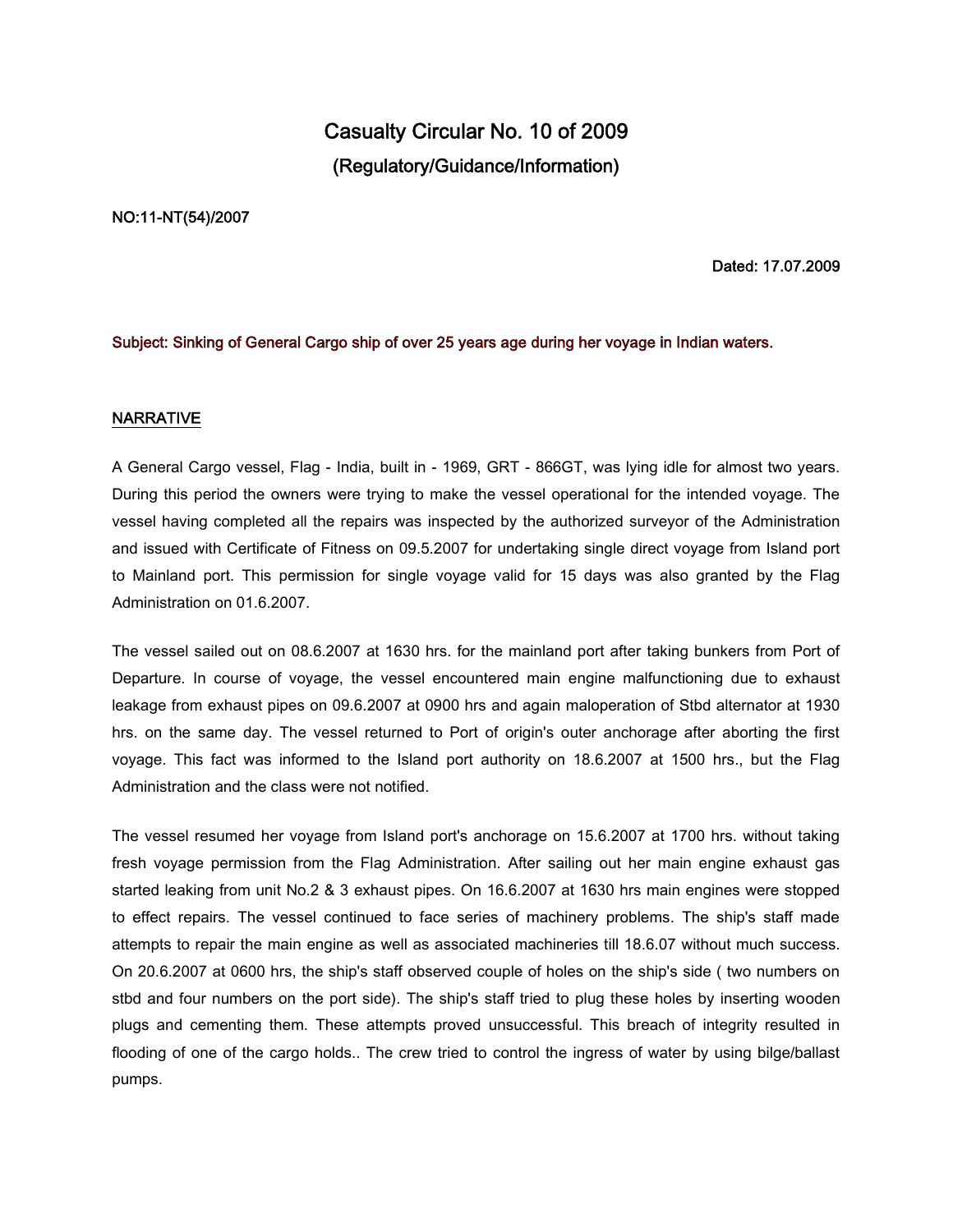On 21.6.2007 the Master of the vessel sent distress signal i.e. SOS at 1700 hrs. through EPIRB and VHF DSC, while the vessel was in position approx. 60 NM south of Island. On 22.6.2007 at 0830 hrs., the Coast Guard received this massage and located the distressed vessel in position approx. 47 miles off Island. On 23.6.2007 at 0045 hrs. the vessel was observed to be in position approx. 29.5 NM from Interview Island.

The vessel was observed to be drifting at 1.5 knot per hour in total disabled condition and having sea water in the cargo hold. The Master and crew members (16 Nos.) decided to abandon the vessel on 23.6.2007 at 0800 hrs. as they failed to receive any assistance from the tug and from the nearest port. All crew members were rescued by the Coast Guard in the position approx. 26 NM from Island on 23.6.2007 at 2030 hrs.

On 29.6.2007 the Coast Guard reported that the distressed vessel could not be sighted at the last known position. The vessel was presumed to have broken loose its anchor and drifted under the prevailing strong wind.

In view of this, it was concluded from EPIRB alert that the vessel might have sunk in above stated position. The Directorate did not receive any confirmation. There was no loss of life and oil pollution reported.

# **OBSERVATIONS/ANALYSISES**

- The Vessel was 38 years old and all statutory certificates were invalid for her last voyage for the purpose of ship-recycling.
- The Vessel commenced her voyage in spite of sub-standard machineries and suspect hull integrity which was evident from her frequent break down at sea and various holes noticed on both sides of the vessel.
- The Master and ship's staff displayed exemplary professionalism in spite of unseaworthy ship condition of the ship. This was evidenced from the efforts made by the crew in controlling the ingress the water and attempts made to execute the voyage.
- Inspite of exercise of diligence, the Master didn't use his overriding authority with regard to safe and efficient conduct of voyage under ISM code.

## **RECOMMENDATIONS/LESSONS LEARNT**: